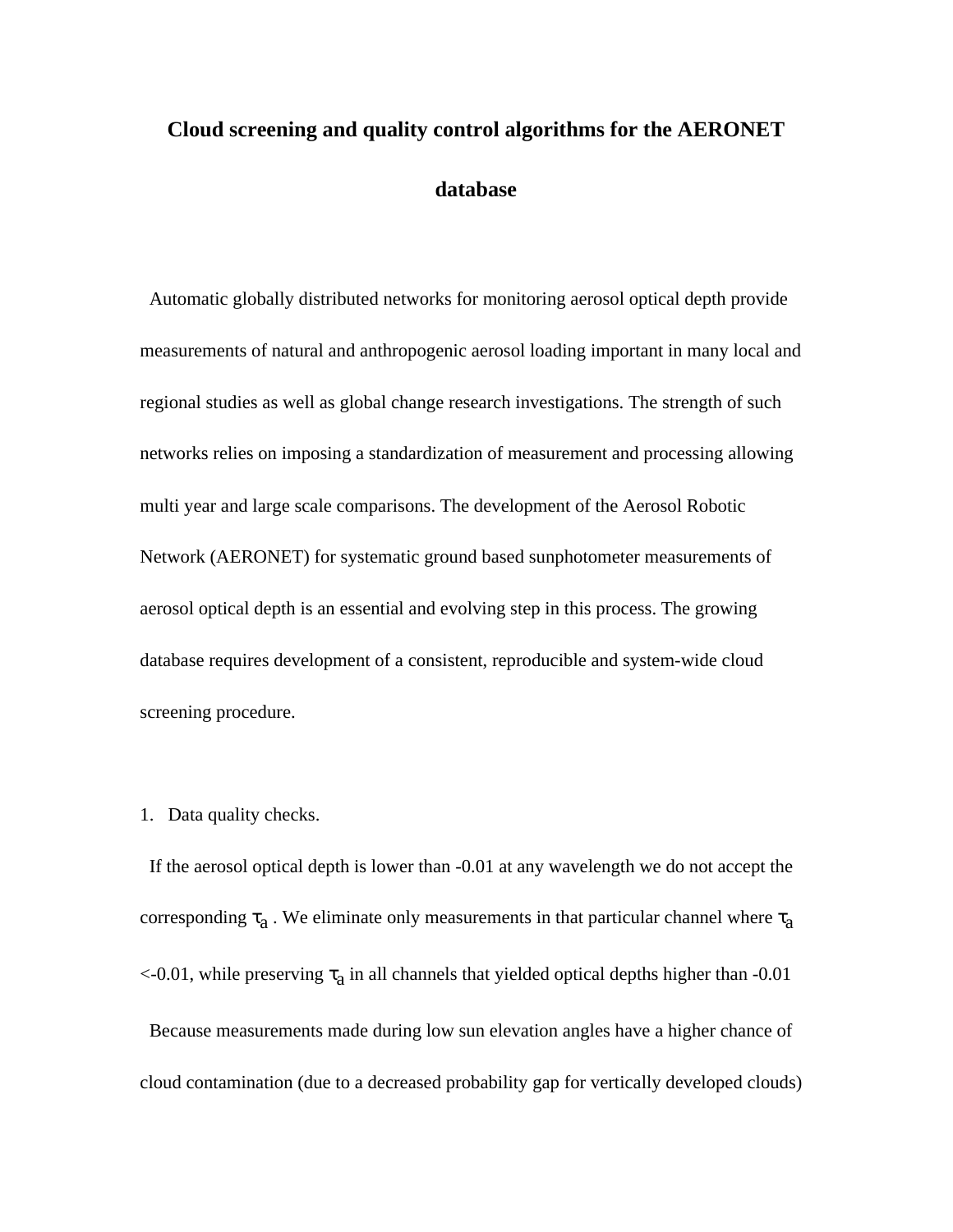and in order not to unduly weight daily averages with the higher frequency data acquired during the Langley sequence,  $\tau_a(\lambda)$  for air mass m > 5 are not considered in the screened data base.

2. Triplet stability criterion.

 A measurement triplet taken with the CIMEL sun/sky radiometer consists of 3 measurements, each made 30 seconds apart over a total of a 1 minute period. We presume that the aerosol optical depth in the total atmospheric column should vary by less than 0.02 within one triplet for all wavelengths if the atmosphere is to be considered stable and cloud free. In other words,  $(\tau_{\rm max}$  -  $\tau_{\rm min})$  < 0.02 for triplets defines  $\tau_{\rm i}$ good (eliminate high frequency temporal unstability). When optical depth is high (biomass burning, extremely hazy conditions etc.) we allow triplet variability to be a maximum of  $0.03\tau_a$ . Thus, we accept measurements with a triplet variability of either 0.02 or 0.03 $\tau_a$ (whichever is higher).

### 3. Diurnal stability check.

 If the standard deviation of the averaged aerosol optical depth at 500 nm (or 440 nm, if 500 nm is not available) for an entire day is less than 0.015 (after triplet variability screening), then we stop the screening and accept all the remaining measurements.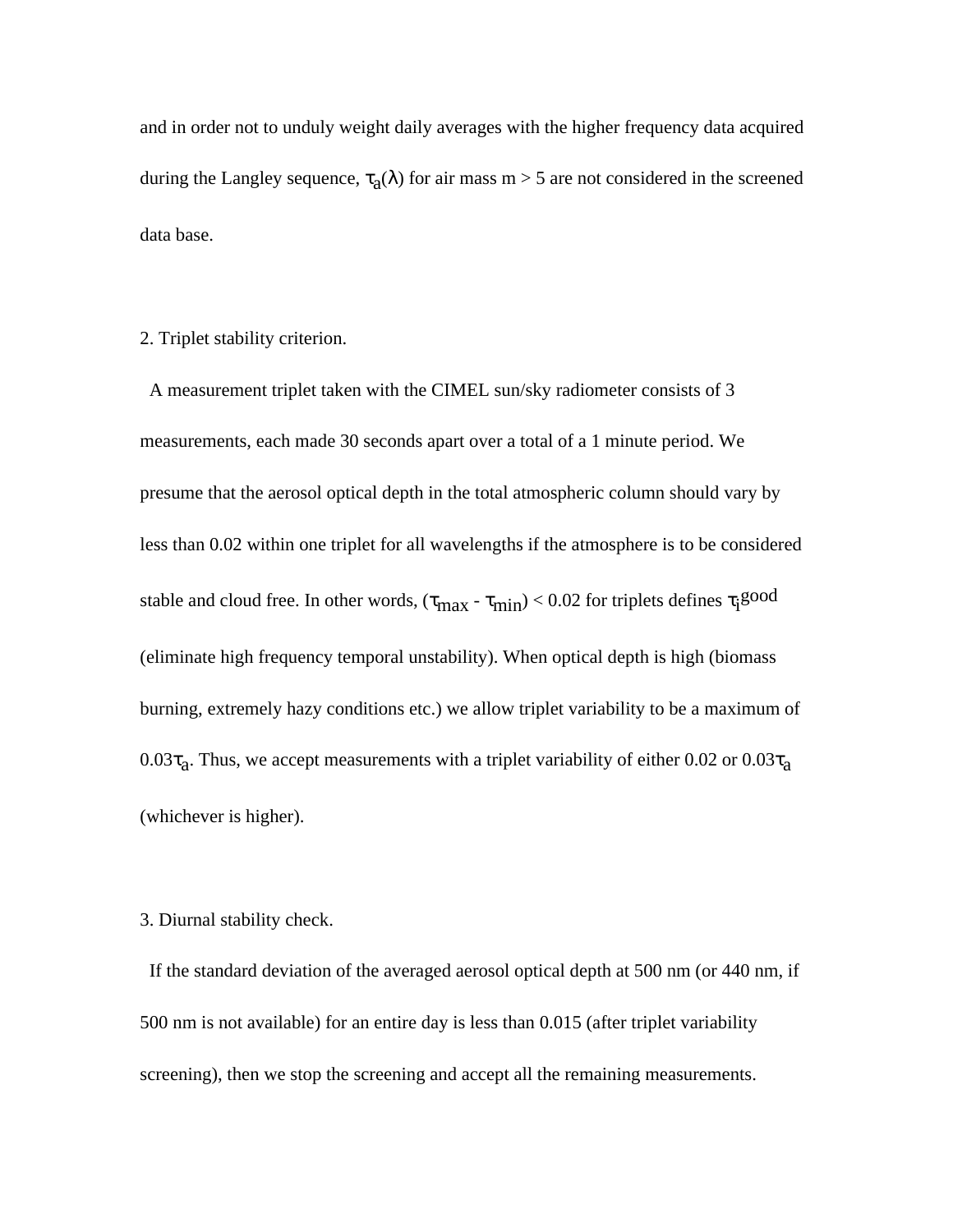#### 4. Smoothness criteria.

 The smoothness criterion (of a time series) is based on limiting the root mean square of the aerosol optical depth second derivative with time. The first derivative yields the rate of temporal change (both negative and positive). The second derivative defines the variability of that tendency and, consequently, it is very sensitive to the local oscillations of optical depth caused by clouds: the average second derivative increases substantially in the presence of such oscillations.

$$
(D2)^{2} = \int_{t_1}^{t_2} \left(\frac{\partial^{2} \tau(t)}{\partial t^{2}}\right)^{2} dt \le D_{critic}^{2},
$$

where  $D^2$ <sub>critic</sub> is a priori defined and corresponds to the maximum expected variability of aerosol optical depth.

# 5. Three standard deviation criteria.

In this step we check if any measurements fall outside of the  $3\sigma$  range about the mean of  $\tau_a$ (500 nm) as well as for the Angstrom parameter  $\alpha$  (estimated using least-square regression in the 440-870 nm range), taken over the entire day (i.e.  $\tau_a(500 \text{ nm}) \pm 3\sigma$  and α ± 3σ).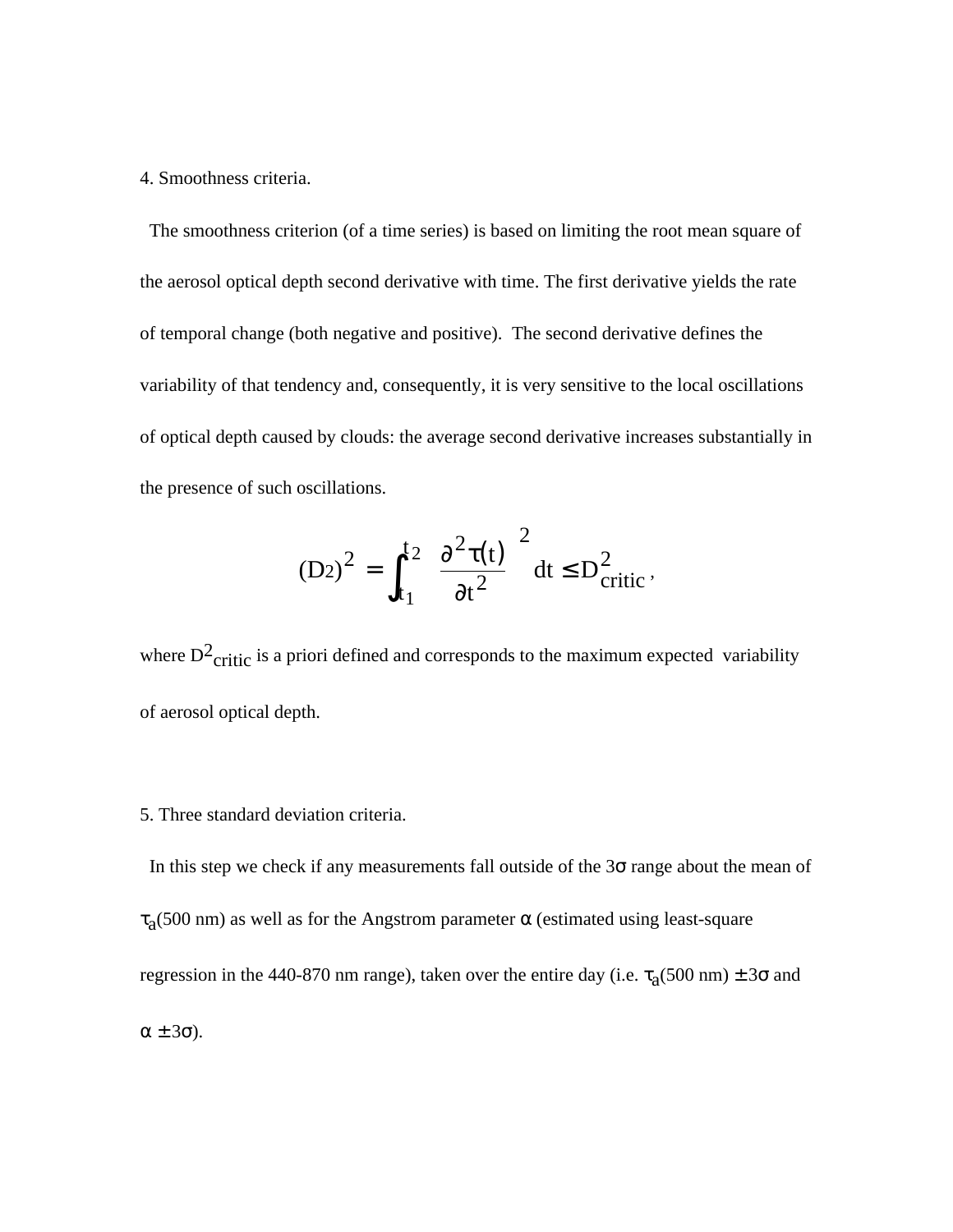The principal conclusions drawn from this study can be summarized as follows:

1. A cloud-screening algorithm for the AERONET aerosol optical depth database was created, comprehensively tested and implemented. The corresponding flow diagram (Fig.1) describes the procedure. The two principal threshold criteria are both related to temporal variations of  $\tau_a$ . One (the triplet stability criterion) is applied to short time period variability (one minute) and the other (smoothness criterion) to hourly and diurnal time period variations of  $\tau_a$ .

2. The conditions imposed on aerosol optical depth diurnal variability are not excessive and do not strongly bias the computation of daily averages. The proposed algorithm can be applied to any site of the AERONET network inasmuch as the paradigm was developed across an ensemble of network sites and aerosol conditions.

3. Since temporal variations of  $\tau_a$  are identified as cloud contamination, it is noted that this algorithm will screen some cases of variable aerosol plumes. Conversely, stable uniform cloud will pass the algorithm thresholds and be identified as cloud free. However, we emphasize that the original (non-screened) data base for AERONET sites is also available on the web page (http://aeronet.gsfc.nasa.gov:8080/). For more details, please, see a paper by A.Smirnov, B.N.Holben, T.F.Eck, O.Dubovik, and I.Slutsker, "Cloud screening and quality control algorithms for the AERONET database".